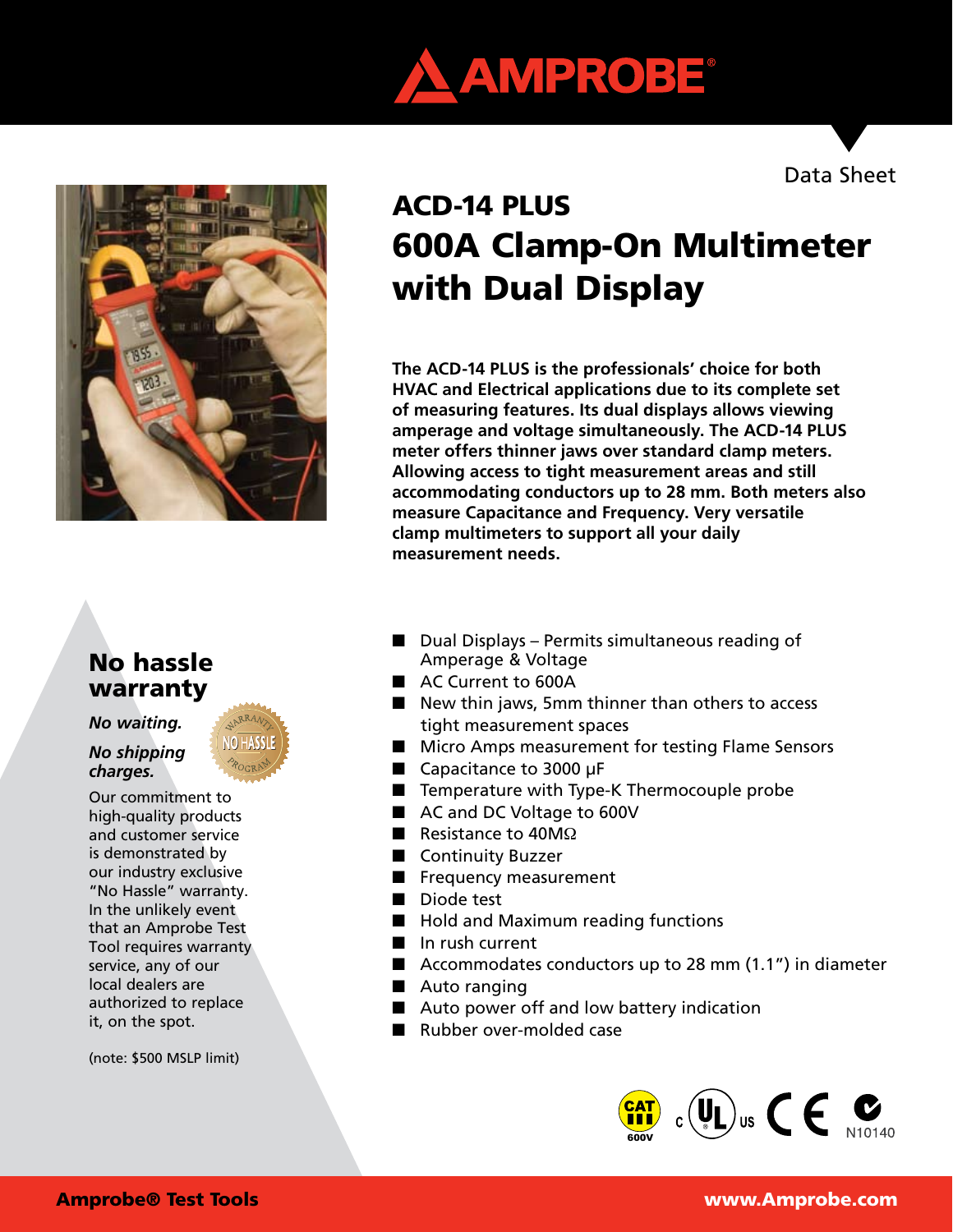

### ACD-14 PLUS 600A Clamp-On Multimeter with Dual Display



## **General Specifications**

| Display:                        | 3-3/4 digits 4000 counts, dual LCD displays                                                                                      |  |  |
|---------------------------------|----------------------------------------------------------------------------------------------------------------------------------|--|--|
| <b>Update Rate:</b>             | 3 per second nominal                                                                                                             |  |  |
| <b>Polarity:</b>                | Automatic                                                                                                                        |  |  |
| <b>Low Battery Indication:</b>  | Below approx. 2.4V                                                                                                               |  |  |
| <b>Operating Temperature:</b>   | 0°C to 40°C (32°F to 104°F)                                                                                                      |  |  |
| <b>Relative Humidity:</b>       | Maximum relative humidity 80% for temperatures up to 31°C (88°F)<br>decreasing linearly to 50% relative humidity at 40°C (104°F) |  |  |
| Altitude:                       | Indoor operation below 2000m (6,562 ft)                                                                                          |  |  |
| <b>Storage Temperature:</b>     | -20°C to 60°C (-4°F to 140°F), < 80% R.H. (with battery removed)                                                                 |  |  |
| <b>Temperature Coefficient:</b> | Nominal 0.15 x (specified accuracy)/°F @ 0°C - 18°C or 28°C - 40°C                                                               |  |  |
|                                 | (32°F-64°F or 82°F - 104°F), or otherwise specified                                                                              |  |  |
| Sensing:                        | Average sensing for ACD-14 PLUS                                                                                                  |  |  |
| <b>Power Supply:</b>            | Two 3V alkaline button batteries (ANSI/NEDA-5004LC, IEC-CR2032).                                                                 |  |  |
| <b>Battery Life:</b>            | 95 hours approx. (in DCV mode)                                                                                                   |  |  |
| <b>Power Consumption:</b>       | 2.5 mA typical for ACD-14 PLUS                                                                                                   |  |  |
| Low Battery Indication:         | Below approx. 2.4V (battery symbol appears in upper right)                                                                       |  |  |
| <b>Auto Power Off:</b>          | After being idle for 30 minutes                                                                                                  |  |  |
| <b>APO Consumption:</b>         | ACD-14 PLUS: 0.8µA typical except 25µA typical for temperature function                                                          |  |  |
| Safety:                         | CE EN61010-1, EN61010-2-032 - Pollution Degree 2                                                                                 |  |  |
| <b>Transient Protection:</b>    | 6.5kV (1.2/50µs surge) for all models                                                                                            |  |  |
| E.M.C.:                         | Meets EN61326                                                                                                                    |  |  |
| <b>Overload Protections:</b>    | ACA Clamp-on jaws: AC 600A RMS continuous "+" & "COM" terminals (all functions): 600VDC/VAC                                      |  |  |
| <b>RMS</b>                      |                                                                                                                                  |  |  |
| Dimension:                      | L190mm X W 63mm X H 32mm (L 7.48" X W 2.48" X H 1.25")                                                                           |  |  |
| Weight:                         | 204 g (0.450 lb approx.)                                                                                                         |  |  |
| Jaw opening &                   |                                                                                                                                  |  |  |
| Conductor diameter:             | 28 (1.1") max                                                                                                                    |  |  |

# **Electrical Specifications** 23°C ± 5°C (73°F ± 9°F) & < 75% R.H.

| <b>Function</b>                         | Range                                      | Accuracy                                                       |  |
|-----------------------------------------|--------------------------------------------|----------------------------------------------------------------|--|
| <b>DC Voltage</b>                       |                                            |                                                                |  |
|                                         | 400.0 mV                                   | $\pm$ (0.3% rdg + 4 digits)                                    |  |
|                                         | 4.000V, 40.00V, 400.0V                     | $\pm$ (0.5% rdg + 3 digits)                                    |  |
|                                         | 600V                                       | $\pm$ (1.0% rdg + 4 digits)                                    |  |
|                                         | NMRR:                                      | >50dB @ 50/60Hz                                                |  |
|                                         | CMRR:                                      | >120dB @ DC, 50/60Hz, Rs=1kΩ                                   |  |
|                                         | Input Impedance:                           | 10M $\Omega$ , 30pF nominal (1000M $\Omega$ for 400.0mV range) |  |
|                                         | AC Voltage [50Hz -- 500Hz] Average sensing |                                                                |  |
|                                         | 4.000V, 40.00V, 400.0V                     | $\pm$ (1.5% rdg + 5 digits)                                    |  |
|                                         | 600V                                       | $\pm$ (2.0% rdg + 5 digits)                                    |  |
|                                         | CMRR:                                      | $>60$ dB @ DC to 60Hz, Rs=1k $\Omega$                          |  |
|                                         | Input Impedance:                           | $10M\Omega$ , $30pF$ nominal                                   |  |
| AC Current (Clamp-on) [50Hz / 60Hz]     |                                            |                                                                |  |
|                                         | 40.00A                                     | $\pm$ (1.5% rdg + 8 digits)                                    |  |
|                                         | 400.0A                                     | $\pm$ (1.5% rdg + 8 digits)                                    |  |
|                                         | 600A                                       | $\pm$ (1.5% rdg + 8 digits)*                                   |  |
| *Accuracy specified to 600A continuous. |                                            |                                                                |  |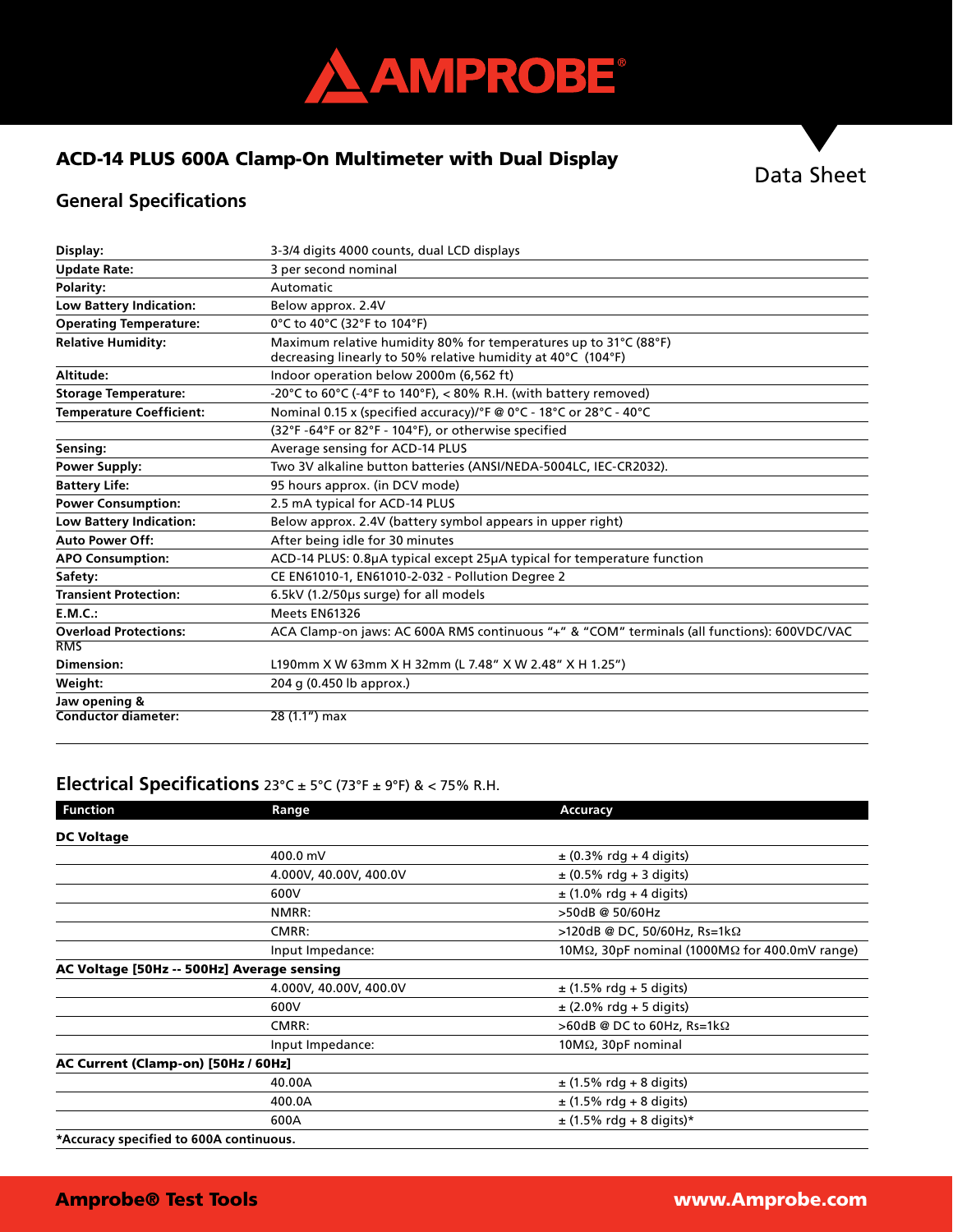

# ACD-14 PLUS 600A Clamp-On Multimeter with Dual Display

Data Sheet

# **Electrical Specification Accuracy** (23 °C ± 5 °C & < 75% R.H.), cont.

| <b>Function</b>                                                                                                                                                             | Range                                                               |               | Accuracy                     |                             |  |
|-----------------------------------------------------------------------------------------------------------------------------------------------------------------------------|---------------------------------------------------------------------|---------------|------------------------------|-----------------------------|--|
| <b>Max/Hold (AC Current only)</b>                                                                                                                                           | Specified accuracy $\pm$ 50 digits for changes $>$ 25ms in duration |               |                              |                             |  |
| Ohms                                                                                                                                                                        |                                                                     |               |                              |                             |  |
|                                                                                                                                                                             | 400.0 $\Omega$                                                      |               | $\pm$ (0.8% rdg + 8 digits)  |                             |  |
|                                                                                                                                                                             | $4.000k\Omega$ , $40.00k\Omega$ , $400.0k\Omega$                    |               | $\pm$ (0.6% rdg + 4 digits)  |                             |  |
|                                                                                                                                                                             | $4.000M\Omega$                                                      |               | $\pm$ (1.0% rdg + 4 digits)  |                             |  |
|                                                                                                                                                                             | 40.00MΩ                                                             |               | $\pm$ (2.0% rdg + 4 digits)  |                             |  |
| <b>Open Circuit Voltage:</b>                                                                                                                                                | 0.4VDC typical                                                      |               |                              |                             |  |
| <b>Audible Continuity Tester</b>                                                                                                                                            | Audible threshold: between 10 $\Omega$ and 120 $\Omega$ .           |               |                              |                             |  |
| Capacitance                                                                                                                                                                 |                                                                     |               |                              |                             |  |
|                                                                                                                                                                             | 500.0nF, 5.000µF, 50.00µF,                                          |               |                              |                             |  |
|                                                                                                                                                                             | 500.0µF, 3000µF*                                                    |               | $±$ (3.5% rdg + 6 digits)*** |                             |  |
| *Additional 50.00nF range accuracy is not specified                                                                                                                         |                                                                     |               |                              |                             |  |
| ** Accuracies with film capacitor or better                                                                                                                                 |                                                                     |               |                              |                             |  |
| ***Specified with battery voltage above 2.8V (approximately half full battery). Accuracy decreases gradually to 12% at low battery<br>warning voltage of approximately 2.4V |                                                                     |               |                              |                             |  |
| DC µA                                                                                                                                                                       |                                                                     |               |                              |                             |  |
| Range                                                                                                                                                                       | Accuracy                                                            |               |                              | <b>Burden Voltage</b>       |  |
| 400.0µA                                                                                                                                                                     | $\pm$ (2.0% rdg + 4 digits)                                         |               | $2.8mV/\mu A$                |                             |  |
| 2000µA                                                                                                                                                                      | $\pm$ (1.2% rdg + 3 digits)                                         |               | $2.8mV/\mu A$                |                             |  |
| АС µА (50Hz - 500Hz)                                                                                                                                                        |                                                                     |               |                              |                             |  |
| Range                                                                                                                                                                       | Accuracy                                                            |               | <b>Burden Voltage</b>        |                             |  |
| 400.0µA                                                                                                                                                                     | $±$ (2.0% rdg + 5 digits)                                           | $2.8mV/\mu A$ |                              |                             |  |
| 2000µA                                                                                                                                                                      | $\pm$ (1.5% rdg + 5 digits)                                         |               | $2.8mV/\mu A$                |                             |  |
| <b>Frequency (Voltage input only)</b>                                                                                                                                       |                                                                     |               |                              |                             |  |
| Volts                                                                                                                                                                       | Range                                                               | Sensitivity   |                              | Accuracy                    |  |
| 400.0mV                                                                                                                                                                     | 10Hz to 2kHz                                                        | 300mV         |                              | $\pm$ (0.5% rdg + 4 digits  |  |
| 4.000V                                                                                                                                                                      | 5Hz to 40kHz                                                        | 4V            |                              | $± (0.5%$ rdg + 4 digits)   |  |
| 40.00V                                                                                                                                                                      | 5Hz to 100kHz                                                       | 28V           |                              | $\pm$ (0.5% rdg + 4 digits) |  |
| 400.0V                                                                                                                                                                      | 5Hz to 100kHz                                                       | 100V          |                              | $\pm$ (0.5% rdg + 4 digits) |  |
| 600V                                                                                                                                                                        | 5Hz to 5kHz                                                         | 500V          |                              | $\pm$ (0.5% rdg + 4 digits) |  |
| <b>Diode Tester</b>                                                                                                                                                         |                                                                     |               |                              |                             |  |
| Open Circuit Voltage                                                                                                                                                        | Test Current (Typical)                                              |               |                              |                             |  |
| $< 1.6$ VDC                                                                                                                                                                 | 0.25mA                                                              |               |                              |                             |  |
| <b>Temperature (Type-K Thermocouple)</b>                                                                                                                                    |                                                                     |               |                              |                             |  |
|                                                                                                                                                                             | Range                                                               |               | Accuracy*                    |                             |  |
|                                                                                                                                                                             | -20°C to 300°C                                                      |               | $± (2% rdg + 3 °C)$          |                             |  |
|                                                                                                                                                                             | 301 °C ~ 537 °C                                                     |               | $\pm$ (3% rdg + 3 °C)        |                             |  |
|                                                                                                                                                                             | -4°F to 572°F                                                       |               | $\pm$ (2% rdg + 6 °F)        |                             |  |
|                                                                                                                                                                             | 573 °F ~ 999 °F                                                     |               | $\pm$ (3% rdg + 6 °F)        |                             |  |
| *Type-K thermocouple range & accuracy not included                                                                                                                          |                                                                     |               |                              |                             |  |